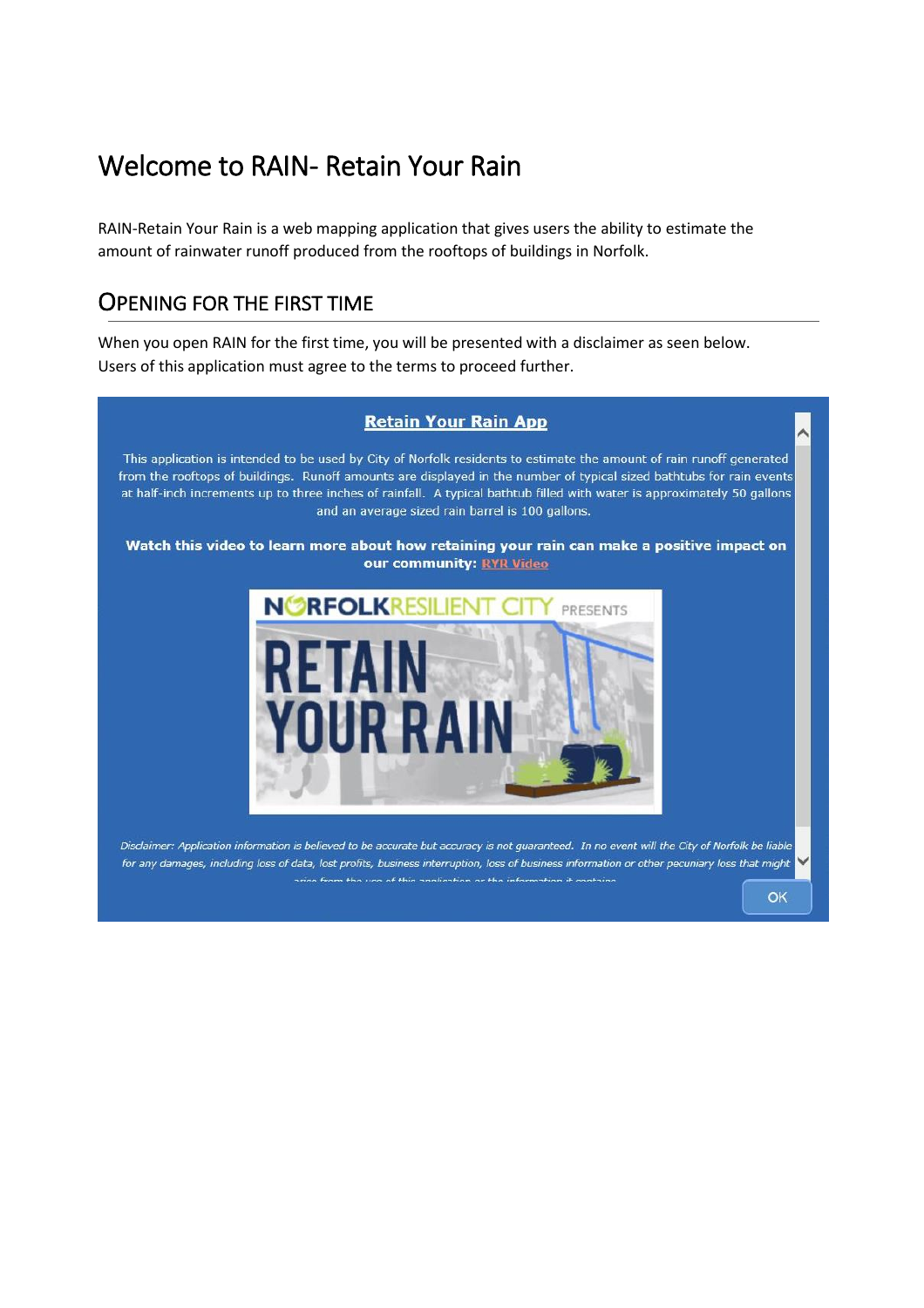## THE APPLICATION



This is your main map. To navigate within this map, you simply "click and drag" to pan across the map. To zoom in and out, use your scroll wheel on your mouse. You can also use the navigation buttons (#2 in the graphic above.)

\*On mobile devices, press your finger onto the map and drag your finger across the screen. To zoom in and out, use the pinch-to-zoom motion.



**1**

Navigation buttons: + Zoom in, - Zoom out, Home will reset the map extant to the whole city.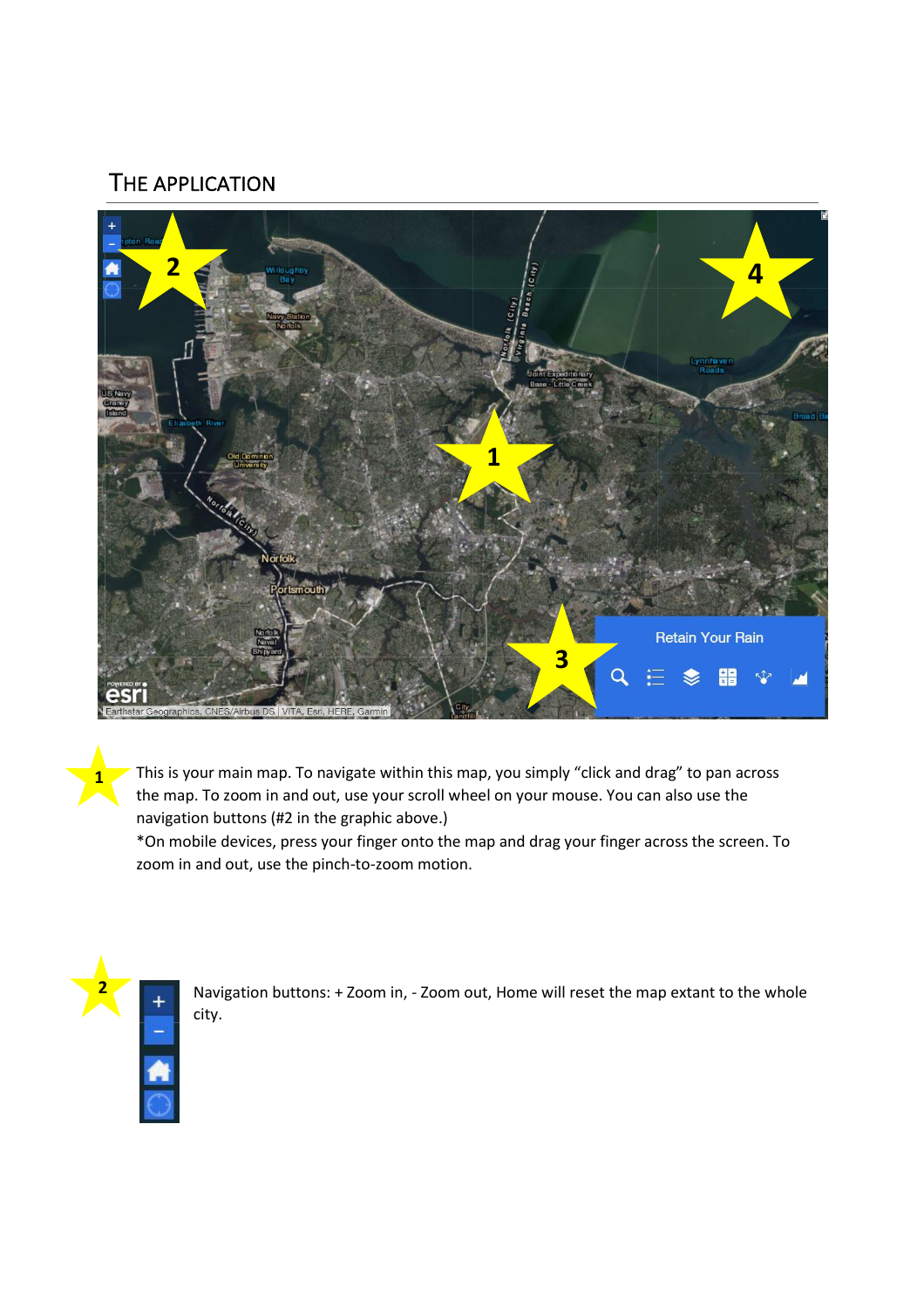

Toolbar – Click on the icons to activate the widget.



Search Bar- Enter a Norfolk address. As you begin to type, you will see suggestions that you can choose from.





The Legend widget displays labels and symbols for layers in the map. Here is an example of what the legend looks like:

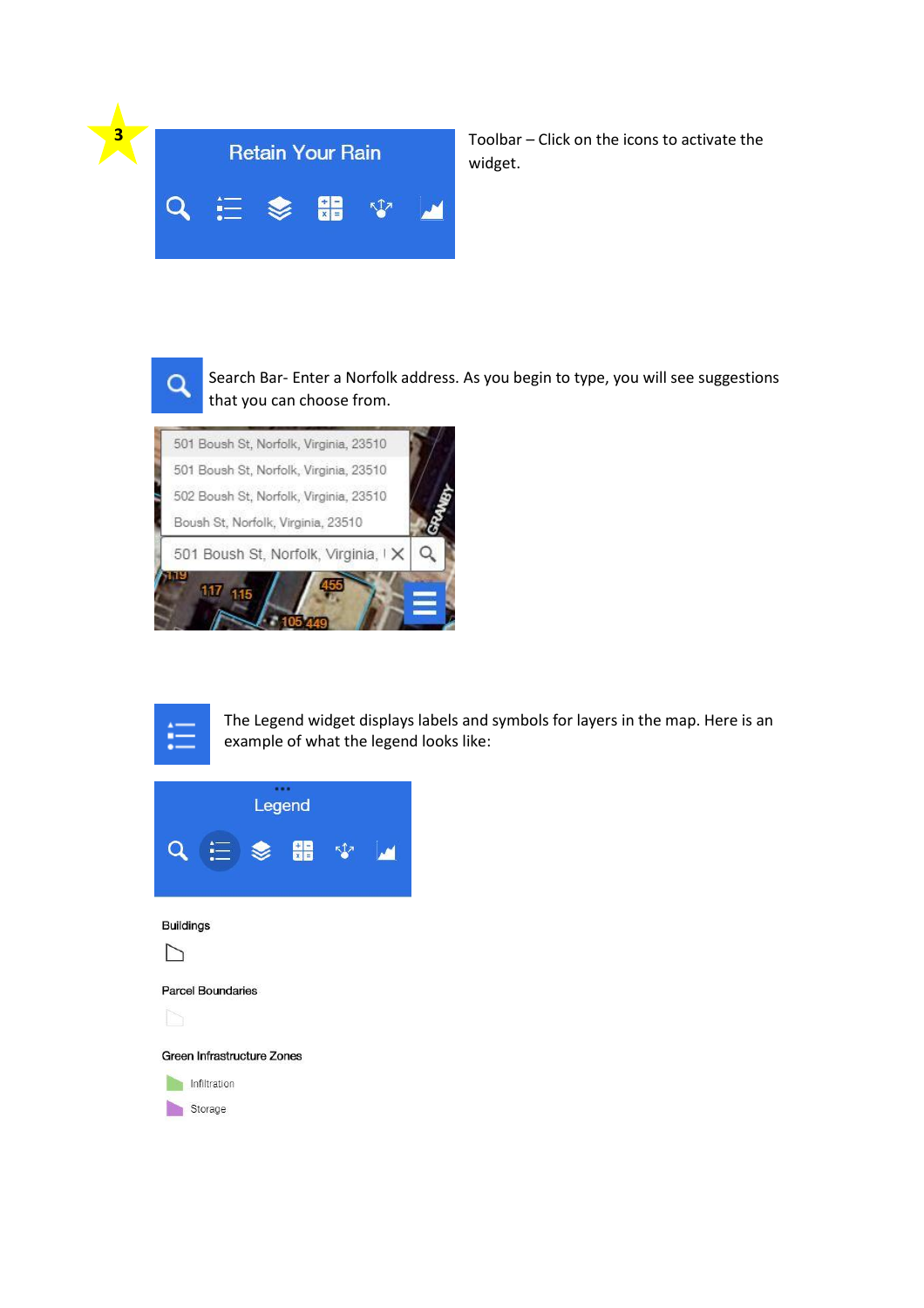

The Layer List widget provides a list of operational layers and their symbols, and allows you to turn individual layers on and off. Each layer in the list has a check box that allows you to easily control its visibility. Layers having expansion arrows indicate that they contain sublayers or subtypes. The order in which layers appear in this widget corresponds to the layer order in the map. This widget provides functionality allowing you to change the order of layers in the map.

| <b>Layer List</b>                                     |  |
|-------------------------------------------------------|--|
| 엶                                                     |  |
|                                                       |  |
| Operational layers                                    |  |
| $\blacktriangleright$ $\blacktriangleright$ Addresses |  |
| $\blacktriangleright \blacktriangleright$ Buildings   |  |
| $\triangleright$ Parcel Boundaries                    |  |
| $\triangleright \bigtriangledown$ Streets             |  |
| ▶ « Green Infrastructure Zones                        |  |
| <b>NOAA Rainfall Estimates</b>                        |  |

Clicking on features that you add to the map will generate a pop-up with more information, including how many bath tubs of rainwater the property generates during different rain events.

### $\Box$   $\times$ **RETAIN YOUR RAIN** Green Infrastructure Zone: Storage Approximate number of bath tubs per inch(es) of rain:  $0.5" = 221$  Bath Tubs  $1" = 443$  Bath Tubs  $1.5" = 664$  Bath Tubs  $2<sup>n</sup> = 886$  Bath Tubs  $2.5" = 1,107$  Bath Tubs 3" = 1,329 Bath Tubs Click here to find out the best home project for your property.

Zoom to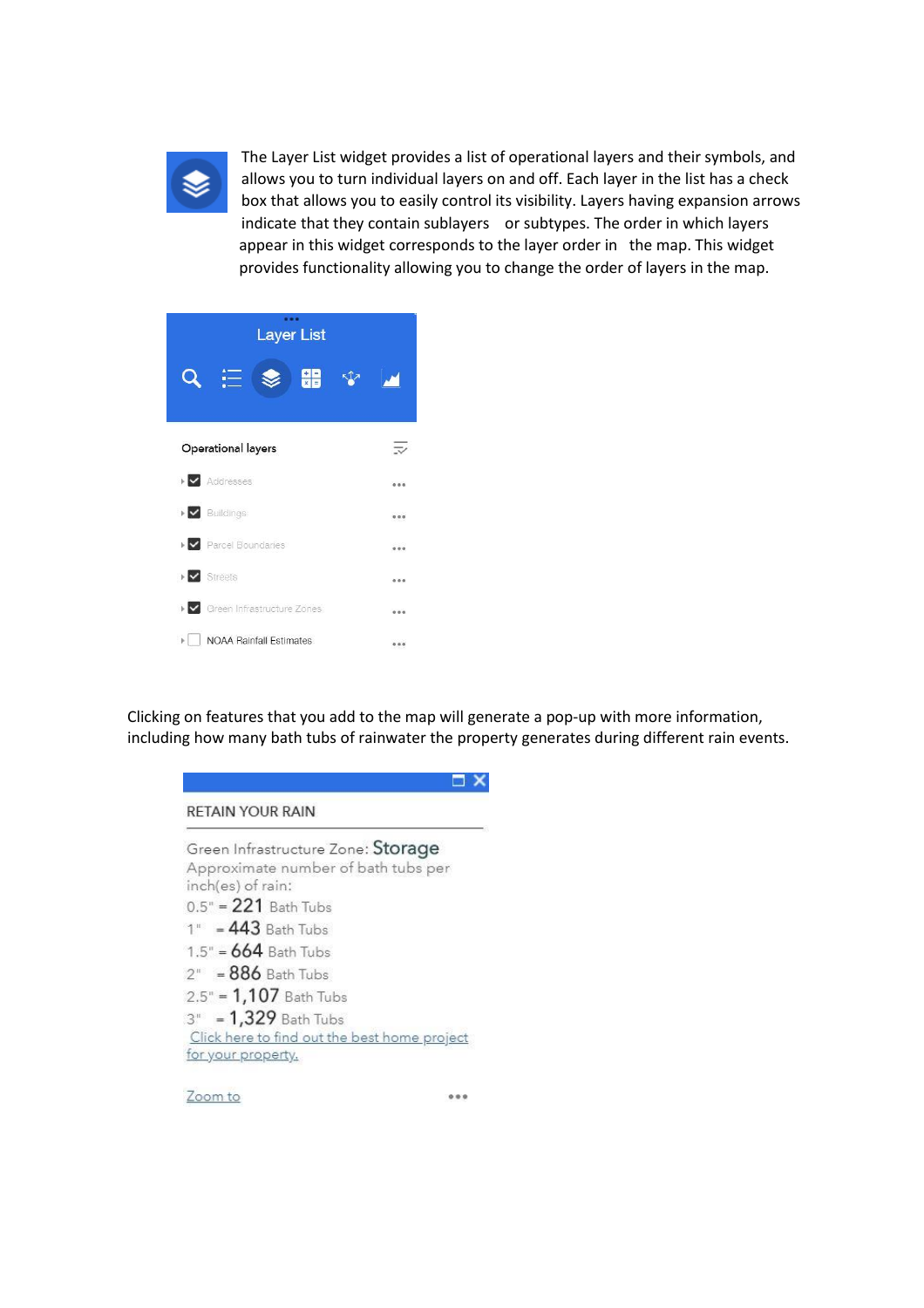

The summary of buildings widget allows you to view the rainwater runoff data for an entire area on the map.

| # of Buildings<br>$\n  1\n$              | # of Tubs for 0.5" of Rain<br>971<br>UI.<br>$\bullet$ o | # of Tubs for 1" of Rain<br>749 | # of Tubs for 1.5" of Rain<br>.118 |
|------------------------------------------|---------------------------------------------------------|---------------------------------|------------------------------------|
| Summary of Buildings Displayed on Screen |                                                         |                                 |                                    |



The share widget allows you to share this app with other people. You can either send the link, or you can click one of the social media icons.



#### Share a link to this app

| http://arcg.is/1LDTDa0 |  |  |
|------------------------|--|--|
| Link options           |  |  |

### Embed this app in a website

| <iframe <="" height="200" th="" width="300"></iframe> |
|-------------------------------------------------------|
| frameborder="0" scrolling="no" allowfullscreen        |
| src="http://arcq.is/1LDTDa0">                         |

**Embed options** 



The chart widget allows you to view the amount of rainwater runoff a group or block of buildings produce in a bar graph.



Select the area that you would like to include in the chart.

Use spatial filter to limit features

Only features intersecting the current map area

O Only features intersecting a user-defined area